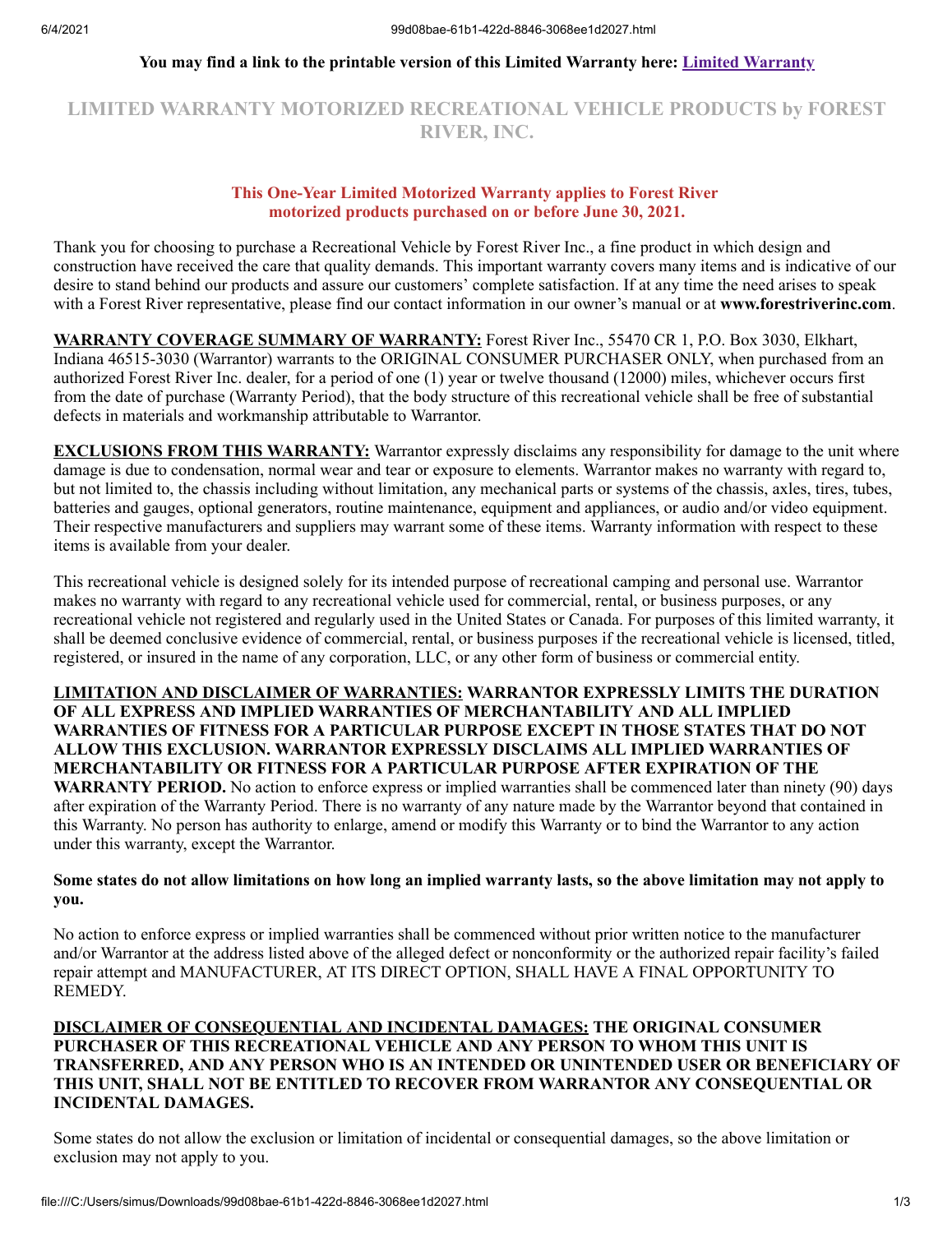#### 6/4/2021 99d08bae-61b1-422d-8846-3068ee1d2027.html

**NOTICE** of any dispute or claim arising under this warranty or any applicable Federal or State laws must be sent to Warrantor at: Forest River Inc., 55470 CR 1, P.O. Box 3030, Elkhart, Indiana 46515-3030

The terms, conditions, rights and responsibilities of this warranty shall be governed by the laws of the State of Indiana notwithstanding any other state laws.

**WARRANTOR'S OBLIGATIONS:** Warrantor will remedy substantial defects in materials and workmanship caused by Warrantor. Warrantor shall elect to remedy the defect from among the following: repair or replacement. Warranty performance can only be obtained at Warrantor's authorized dealers and service centers and from Warrantor at the discretion of the Warrantor. All costs incurred in transporting this recreational vehicle for warranty service shall be borne by Purchaser. Warrantor shall remedy the defect within a reasonable amount of time after appointment and delivery by Purchaser. All of Warrantor's expenses in remedying the defect shall be borne by the Warrantor.

**PURCHASER'S OBLIGATIONS:** Purchaser shall deliver this recreational vehicle for warranty service within a reasonable time after discovery of the defect and in no event after expiration of the Warranty Period, which Warranty Period is one (1) year. All expenses incurred by Purchaser in obtaining warranty service shall be borne by Purchaser. Warranty service shall, whenever possible, be scheduled with the selling dealer by an appointment in order to avoid possible delays. Purchaser can, if necessary, obtain a list of persons authorized to perform warranty service by contacting Warrantor at the above address. No action to enforce express or implied warranties shall be commenced without prior written notice to the manufacturer and/or Warrantor at the address listed above of the alleged defect or nonconformity or the authorized repair facility's failed repair attempt and MANUFACTURER, AT ITS DIRECT OPTION, SHALL HAVE A FINAL OPPORTUNITY TO REMEDY.

**EVENTS DISCHARGING WARRANTOR FROM OBLIGATION UNDER THIS WARRANTY:** Misuse or neglect, including failure to provide reasonable and necessary maintenance, unauthorized alteration, accident, and improper loading, commercial use or leasing of the recreational vehicle, shall discharge Warrantor from any obligation under this Warranty. Notwithstanding these or other terms discharging the Warrantor, the provision of service by a Forest River authorized service center, authorization of repairs by Forest River, or any other attempt to resolve a complaint or request for warranty service shall not constitute a waiver of Warrantor's rights.

**PARTS AND DESIGN CHANGES:** Warrantor reserves the right to change the parts and design of its recreational vehicle from time to time without notice and with no obligation to maintain spare parts or make corresponding changes in its products previously manufactured.

**OBTAINING WARRANTY SERVICE:** To ensure your local dealer's personal interest in your complete satisfaction, it is recommended that all warranty service be performed by the authorized dealer from whom you purchased your unit. Following a move or as you are traveling, should warranty service become necessary, such service shall be performed by any authorized dealer in the United States or Canada. Such service shall also, whenever possible, be scheduled by an appointment in order to avoid possible delays.

**WARRANTY REGISTRATION:** A warranty registration is to be completed by the owner at the time of purchase and returned to the Warrantor. The return of this registration is a condition precedent to warranty coverage; failure to return the completed registration to Warrantor will invalidate this Warranty.

**OTHER WARRANTIES:** As indicated in the paragraph above, entitled 'Exclusions From This Warranty', certain items that are not covered by this Warranty may be warranted separately by their manufacturers or suppliers. In order to validate those warranties, you may also be required to complete and return to the appropriate manufacturer the warranty forms included with the information package. See these warranties with respect to their terms and conditions. These other warranties may cover such items as chassis, tires, tubes, batteries, optional generators, and appliances, which are not covered by this Limited Warranty. For service or parts required for these products, it may be necessary to write or call the product manufacturer to obtain the nearest authorized service center location. In requesting parts for separately warranted products from the manufacturer of the product or its authorized service center, it may also be necessary to first obtain a warranty work authorization number before the work is done. It may also be necessary to provide the Product Name, Model and Serial Number along with the description of the problem and part needed, plus shipping instructions.

**OWNER ASSISTANCE:** Your confidence and goodwill are important to Forest River Inc. as is maintaining a pleasant relationship with our dealers. We, at Forest River, recognize that there may be occasions when a warranty or service problem is not handled to your satisfaction. After discussing the situation with the dealer- ship management, if your problem has not been resolved to your satisfaction, we welcome you to contact the Forest River Customer Service Manager at the address listed above. Our recommendations for an agreeable solution will be communicated to the local dealer. Forest River customer service contacts can be found in our owner's manual or by visiting **www.forestriverinc.com**.